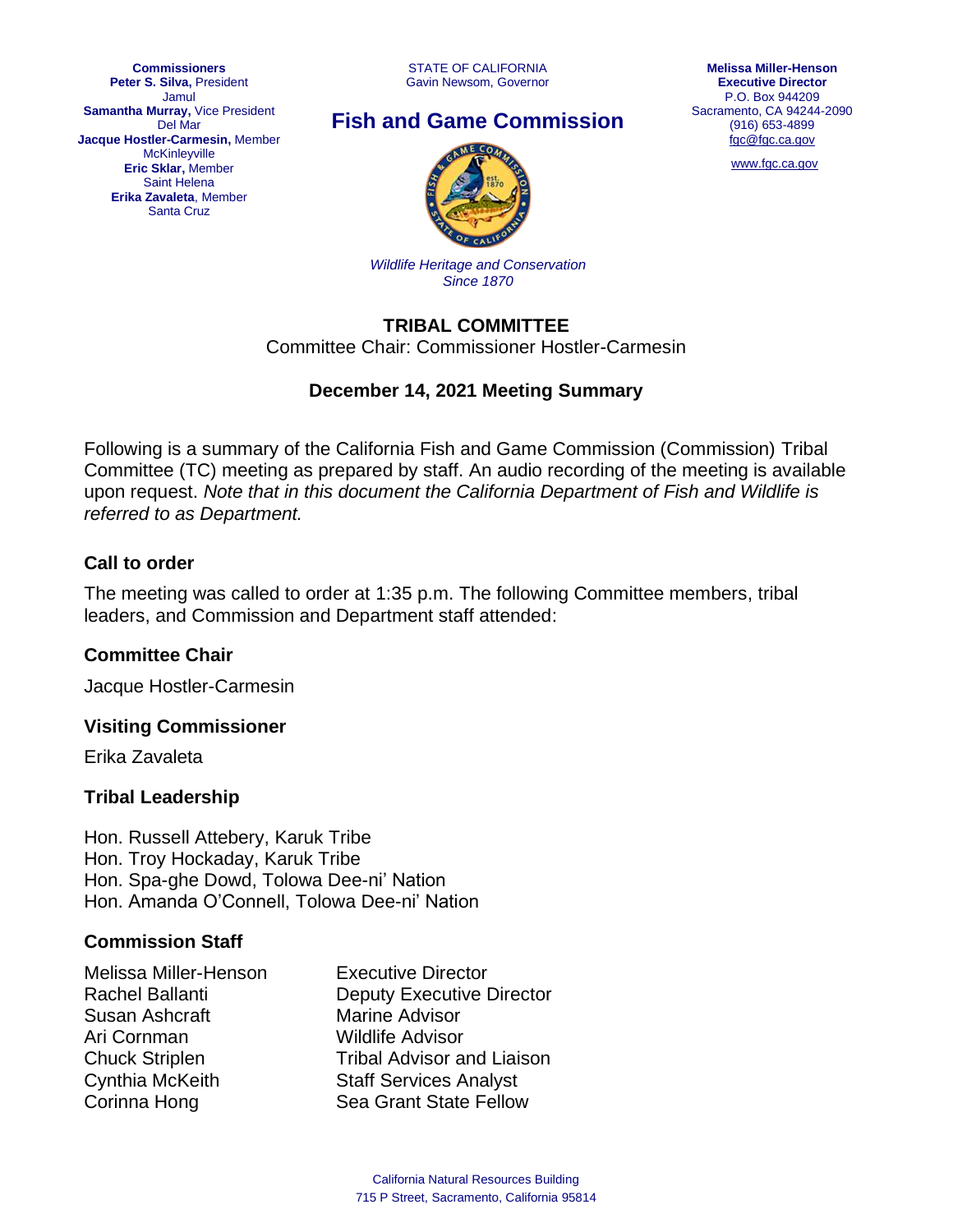# **Department Staff**

| <b>Chris Stoots</b><br><b>Scott Gardner</b><br>Jay Rowan<br>Craig Shuman<br>Becky Ota<br>Sarah Fonseca | Captain, Law Enforcement Division and Acting Tribal Liaison<br>Branch Chief, Wildlife Branch<br>Branch Chief, Fisheries Branch<br>Regional Manager, Marine Region<br>Marine Habitat Conservation Program Manager, Marine Region<br>Tribal Cultural Resources Specialist, Lands Program, Wildlife<br><b>Branch</b> |
|--------------------------------------------------------------------------------------------------------|-------------------------------------------------------------------------------------------------------------------------------------------------------------------------------------------------------------------------------------------------------------------------------------------------------------------|
| <b>Other Invited Speakers</b>                                                                          |                                                                                                                                                                                                                                                                                                                   |
| <b>Hank Brenard</b>                                                                                    | Director, Environmental and Natural Resources Department,<br>Bear River Band of the Rohnerville Rancheria                                                                                                                                                                                                         |
| Mike Esgro                                                                                             | Marine Ecosystems Program Manager & Tribal Liaison,<br><b>California Ocean Protection Council</b>                                                                                                                                                                                                                 |

### **1. Approve agenda and order of items**

TC approved the agenda in the order listed.

## **2. Commission justice, equity, diversity and inclusion plan**

Rachel Ballanti provided an update on the approved work plan for developing the Commission's justice, equity, diversity and inclusion (JEDI) plan.

Consistent with Commission direction, staff has continued to work on multiple tasks that begin implementing the JEDI work plan. A vision statement has been adopted and two key tasks currently being pursued are: (1) key definitions, and (2) a policy statement. Meeting participants were encouraged to engage in the Commission's JEDI planning effort, and comments were made related to recruitment of tribal professionals, implicit bias toward removed tribes (e.g., Modoc), and tribal data management.

TC initiated a discussion on tribal land acknowledgements, which was welcomed by attending tribes and will continue at future TC meetings.

## **3. Annual tribal planning meeting**

Chuck Striplen reviewed outcomes from the July 28, 2021 tribal planning meeting, held annually pursuant to the Commission's Tribal Consultation Policy, and invited TC to discuss possible agenda items for the 2022 meeting.

## *Discussion*

Tribal co-management and a subsistence definition continue to be of high interest to tribes as, one tribe noted, current state code lacks the flexibility to adequately accommodate the full range of co-management opportunities of interest to tribes. Some attendees inquired about connections between Commission/Department work and Governor Newsom's Ancestral Lands Policy. The Santa Ynez Band of Chumash offered to host a future TC meeting.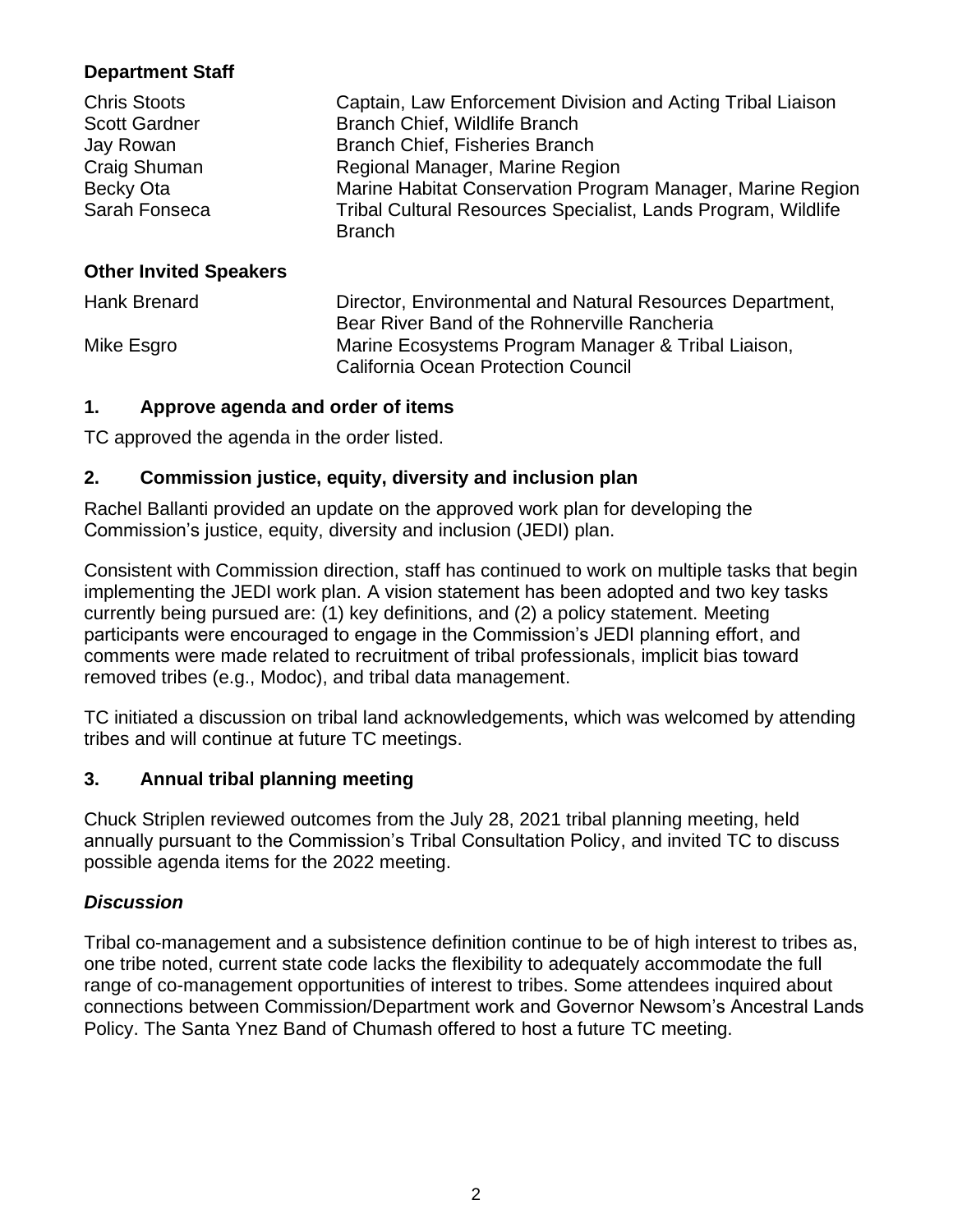### **4. Co-management implementation**

Chuck Striplen provided a verbal review of the Commission's co-management definition and vision statement and introduced Hank Brenard from the Bear River Band of Rohnerville Rancheria.

# *Discussion*

Hank Brenard provided insights into the tribe's work to develop a co-management agreement with the Department. Bear River currently has one agreement in place for inland fisheries, which provides for tribal regulation of fishing under a scientific collecting permit. The tribe has been successful in funding development of a tribal fish and game commission, tribal ordinances, and enforcement staff and equipment. Under the agreement, the tribe collects relevant data and works collaboratively with the Department to monitor the effectiveness of the agreement.

There was high interest in this agreement among attending tribal representatives, several asking for more specific information about the agreement, how it was funded, and how it is to be enforced. Chris Stoots clarified some information that was shared regarding enforcement on ancestral territories and existing inland fishing, and Hank Brenard noted that a joint Department/tribal press release was forthcoming.

Several attending tribes inquired about the possibility of similar agreements in the marine environment, and many expressed interest in receiving a copy of the Bear River agreement. The tribe offered to share the agreement with other tribes upon request and is exploring options for an agreement for hunting licenses and marine fisheries.

## **5. Definition of "tribal subsistence harvest" and related management mechanisms**

Chuck Striplen provided a brief review of this item's addition to the TC work plan and invited TC to discuss possible avenues to move forward on this project.

## *Discussion*

Chair Hostler-Carmesin expressed the importance that this effort move forward in strong partnership with tribes and other specialists. Karuk Tribal Chair Attebery suggested that, especially given the key role salmonids play in tribal lifeways, any management of the species (through co-management, sustainable foods, or under a subsistence-based agreement) take place with mutual consent with tribes. Tolowa Dee-ni' Nation Councilwoman O'Connell noted that existing mechanisms (e.g., scientific collecting permit or recreational take) fail to fully appreciate the intrinsic relationship between cultural activities of tribal peoples and the resources they manage.

Sarah Ryan suggested alignment with related efforts (notably, tribal beneficial uses of water) being pursued by the California Environmental Protection Agency and the regional water boards, and Buffy McQuillen noted that current mechanisms to permit state-tribal comanagement represent a lot of "side doors" where she believes a "front door" is required.

Chair Hostler-Carmesin and Melissa Miller-Henson suggested that staff pursue this project through the formation of an informal work group, including Commission and Department staff, tribes, and knowledgeable specialists – and report back on a regular basis to TC and the Commission.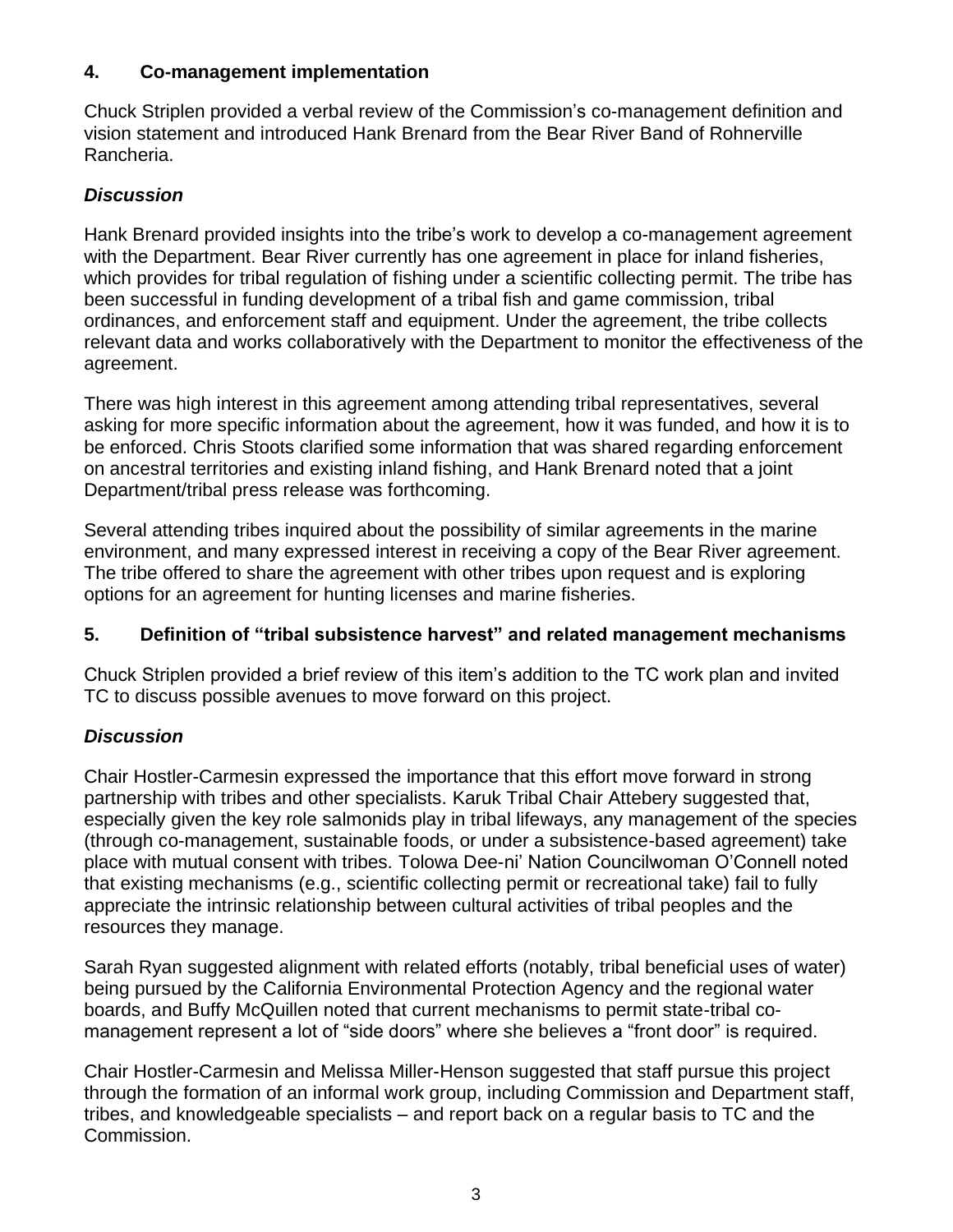# **6. Coastal Fishing Communities Project**

Corinna Hong reviewed principles and recommendations from coastal fishing community meetings held in 2021, and staff's intent to still pursue a tribal-focused listening session and/or targeted interviews. The analyses will be posted to the newly revised Commission Coastal Fishing Communities Project webpage [\(https://fgc.ca.gov/Committees/Marine/Coastal-Fishing-](https://fgc.ca.gov/Committees/Marine/Coastal-Fishing-Communities-Project)[Communities-Project\)](https://fgc.ca.gov/Committees/Marine/Coastal-Fishing-Communities-Project).

# **7. Staff and agency updates requested by the Committee**

# *(A) California Ocean Protection Council (OPC)*

Mike Esgro provided an update on OPC's development of a tribal engagement strategy, the tribal marine stewards network, and recent funding awards made to tribes.

# *(B) Department*

## *I. Law Enforcement Division*

Chris Stoots provided a brief verbal update on the Department's recent enforcement activities, especially as they relate to renewing tribal agreements on dead animal removal (e.g., bears).

## *II. Wildlife and Inland Fisheries Division*

Jay Rowan provided a verbal update on the Departments' hatchery fish transfer efforts, efforts to update hatchery equipment and reduce groundwater pumping, and ongoing consultation with the Winnemem Wintu Tribe regarding transplanting salmonids from New Zealand back to tributaries to the Sacramento River.

Scott Gardner reviewed the Department's plans to develop a new statewide deer management plan, noting that an opportunity to comment was sent to tribes on October 28, 2021 (with no submission deadline). Tribal Cultural Resource Specialist Sarah Fonseca then shared a presentation on implementation of California's Outdoors Access for All Initiative on Department lands.

- *III. Marine Region*
	- a. MPA Decadal Management Review

Becky Ota provided a verbal update on the marine protected areas decadal review, and the Department's collaborative efforts with OPC to engage with tribes on the decadal review.

## *Discussion*

Becky Ota conveyed that DFW is considering drafting a tribal chapter for the decadal management review based on input received at various statewide listening sessions, tribal consultations, and with input from the decadal management review Tribal Steering Committee members, state tribal liaisons, and key individuals in coastal tribal communities. Tribes would then